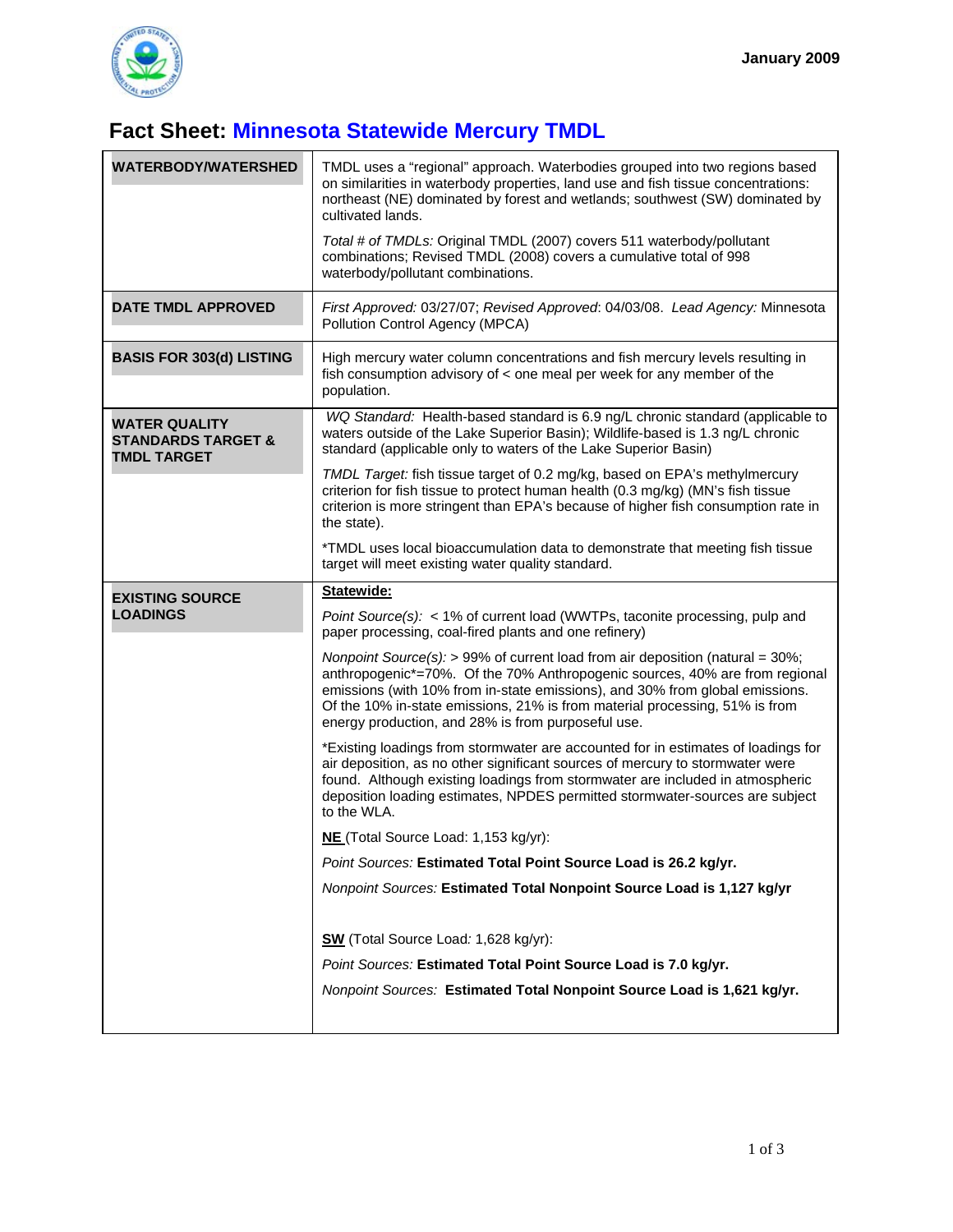

| <b>METHOD FOR</b><br><b>CHARACTERIZING</b><br><b>EXISTING SOURCE</b><br><b>LOADINGS</b>       | Point Sources: There are 580 wastewater treatment plants (WWTPs) and<br>publicly owned treatment works (POTWs) that discharge to the impaired Hg<br>waters in the state, and 270 of these discharge to waters in the TMDL. Except for<br>two WWTPs, typical Hg concentrations and design flows were used to calculate<br>existing loads for NPDES facilities, including POTWs, taconite processing<br>facilities, and paper and pulp mills.<br>Nonpoint Sources: Conducted sediment analysis from 1990 baseline data and<br>compared to sediment cores from coastal Alaska to determine anthropogenic and<br>natural atmospheric deposition percentages.                                                                                                                                                                                                                                                                                    |
|-----------------------------------------------------------------------------------------------|---------------------------------------------------------------------------------------------------------------------------------------------------------------------------------------------------------------------------------------------------------------------------------------------------------------------------------------------------------------------------------------------------------------------------------------------------------------------------------------------------------------------------------------------------------------------------------------------------------------------------------------------------------------------------------------------------------------------------------------------------------------------------------------------------------------------------------------------------------------------------------------------------------------------------------------------|
| <b>METHOD FOR</b><br><b>DETERMINING ALLOWABLE</b><br><b>LOAD (LOADING</b><br><b>CAPACITY)</b> | MN established a loading capacity for each of the two regional TMDLs. Each<br>loading capacity was calculated by multiplying a regional reduction factor*<br>needed to achieve the fish tissue mercury concentration target by the total source<br>load for each region, thus calculating a regional load reduction goal. The load<br>reduction goal was subtracted from the total source load to arrive at the loading<br>capacities. The total source load was considered the baseline condition from<br>which reductions would be needed to achieve water quality standards.<br>Loading Capacity: NE: 1.10 kg/day;<br><b>SW:</b> 2.18 kg/day<br>*Reduction factor is based on assumption of proportional relationship between<br>reductions in emissions, deposition, and fish mercury levels. Reduction factor is<br>percent reduction needed to meet the fish tissue target in 90 <sup>th</sup> percentile standard<br>length of fish. |
| <b>REDUCTIONS NEEDED TO</b>                                                                   | NE: Mercury reductions of 749 kg/yr (93% reduction)                                                                                                                                                                                                                                                                                                                                                                                                                                                                                                                                                                                                                                                                                                                                                                                                                                                                                         |
| <b>REACH TARGET</b>                                                                           | SW: Mercury reductions of 830 kg/yr (73% reduction)                                                                                                                                                                                                                                                                                                                                                                                                                                                                                                                                                                                                                                                                                                                                                                                                                                                                                         |
|                                                                                               | *The higher reduction goal for the northeast is used as the overall statewide<br>reduction goal. Percent reductions are from anthropogenic sources and based<br>on 1990 levels.                                                                                                                                                                                                                                                                                                                                                                                                                                                                                                                                                                                                                                                                                                                                                             |
| <b>ALLOCATIONS</b>                                                                            | NE:<br>SW:                                                                                                                                                                                                                                                                                                                                                                                                                                                                                                                                                                                                                                                                                                                                                                                                                                                                                                                                  |
|                                                                                               | Total WLA= 0.01 kg/day<br>Total WLA= 0.02 kg/day                                                                                                                                                                                                                                                                                                                                                                                                                                                                                                                                                                                                                                                                                                                                                                                                                                                                                            |
|                                                                                               | Total LA= 1.09 kg/day<br>Total LA= 1.55 kg/day                                                                                                                                                                                                                                                                                                                                                                                                                                                                                                                                                                                                                                                                                                                                                                                                                                                                                              |
|                                                                                               | Note: State did not assign waterbody specific allocations; rather the state<br>established gross allocations for each region which serves as a mass "cap" for<br>each region. WLAs set at 1% of TMDL. Aggregate allocations are used because<br>air deposition is the dominant source and assumed to be relatively uniform across<br>the state. Although existing loadings from stormwater are included in<br>atmospheric deposition loading estimates, NPDES permitted stormwater-sources<br>are subject to the WLA.                                                                                                                                                                                                                                                                                                                                                                                                                       |
| <b>MARGIN OF SAFETY</b>                                                                       | NE: Implicit MOS; SW: 0.61 kg/day MOS due to greater overall reduction<br>needed for northeast region used as statewide goal.                                                                                                                                                                                                                                                                                                                                                                                                                                                                                                                                                                                                                                                                                                                                                                                                               |
| <b>SEASONAL VARIATION</b><br><b>AND CRITICAL CONDITIONS</b>                                   | Seasonal variations not found to be significant because TMDL loadings are<br>expressed as annual averages. The mercury concentration in the fish represents<br>an integration of all temporal variation up to the time of the sample collection.                                                                                                                                                                                                                                                                                                                                                                                                                                                                                                                                                                                                                                                                                            |
|                                                                                               | The regional approach in the TMDL addresses critical conditions of differing<br>water body chemistry that may make some waterbodies more sensitive to<br>mercury loadings than others by acknowledging that the NE region is more<br>sensitive to mercury loading than the SW region.                                                                                                                                                                                                                                                                                                                                                                                                                                                                                                                                                                                                                                                       |
| <b>REASONABLE ASSURANCE</b>                                                                   | Point Sources: NPDES permits consistent with WLA. Sum of point sources will<br>remain $<$ 1%.                                                                                                                                                                                                                                                                                                                                                                                                                                                                                                                                                                                                                                                                                                                                                                                                                                               |
|                                                                                               |                                                                                                                                                                                                                                                                                                                                                                                                                                                                                                                                                                                                                                                                                                                                                                                                                                                                                                                                             |